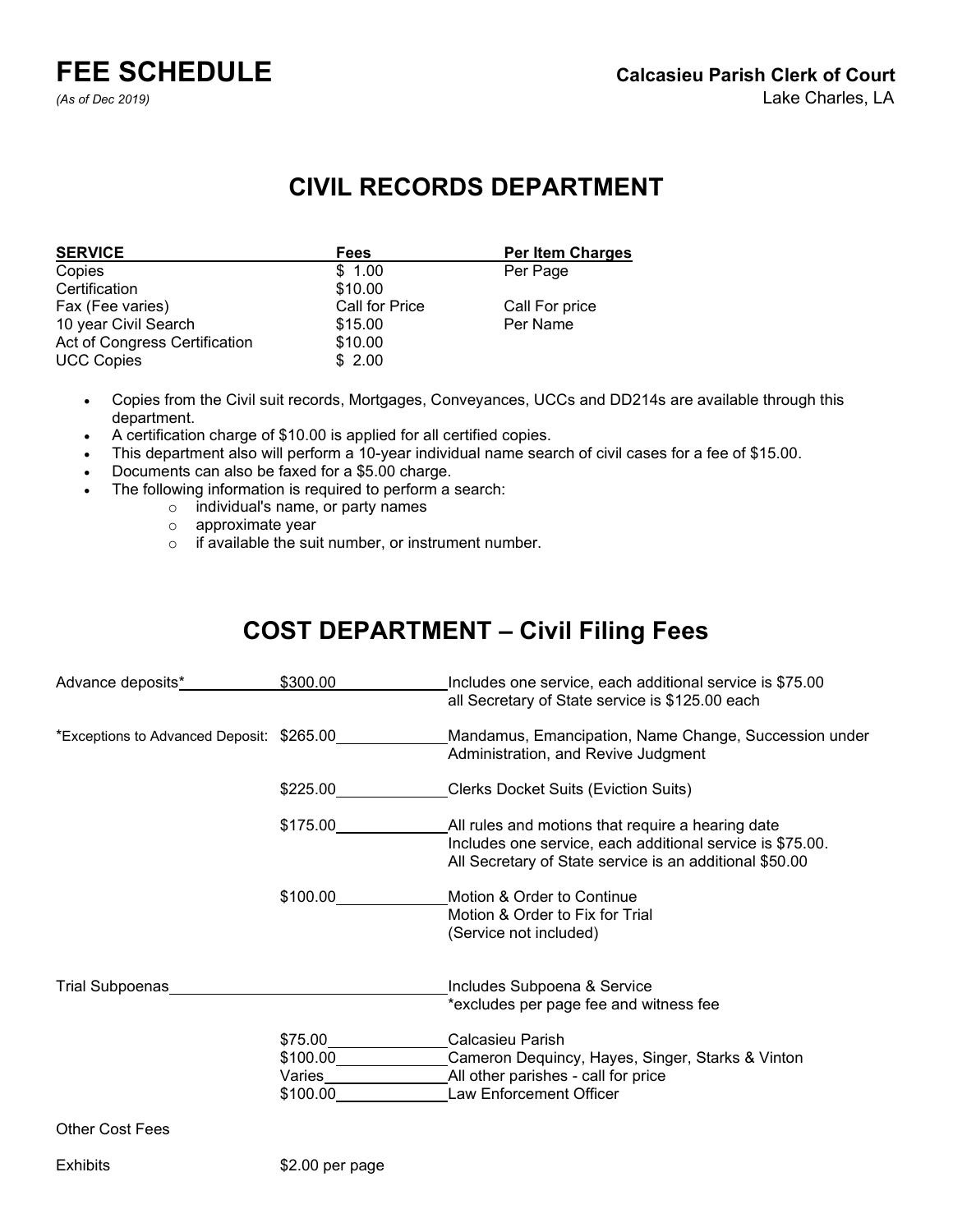Copies  $$1.00$  per page Cover Letter on any filing \$6.00 p<br>Act of Congress \$10.00 Act of Congress

Certifications \$5.00 per page (+\$1.00 per page if we provide copy)<br>Conformed Copies \$3.00 per page (+\$1.00 per page if we provide copy) \$3.00 per page (+\$1.00 per page if we provide copy)<br>\$6.00 per page

Motion and Order to Appoint Curator

| Service     | \$75.00 each |
|-------------|--------------|
| Curator Fee | \$200.00     |

# **CRIMINAL RECORDS DEPARTMENT**

Act of Congress Certification  $$10$ Criminal Record Background Checks \$20 Certifications \$5 (Only Stamp and Seal) Conformed Copies \$3<br>
Extract of Court Minutes \$10 **Extract of Court Minutes** 

\$1 per page excluding court minutes \$3

# **EXPUNGEMENTS**

The fees listed below do NOT include the documents that are required to complete the Expungement Application. See the EXPUNGEMENT BROCHURE for a complete listing of required documents and the fees associated with each.

| Louisiana State Police (LSP)              | \$250.00 |                                    |
|-------------------------------------------|----------|------------------------------------|
| Calcasieu Parish Clerk of Court (CPCC)    | \$200.00 |                                    |
| Calcasieu Parish Sheriff's Office (CPSO)  | \$50.00  |                                    |
| Calcasieu Parish District Attorney (CPDA) | \$50.00  |                                    |
| <b>ESTIMATED TOTAL*</b>                   | \$550,00 |                                    |
| Department of Motor Vehicle (DMV) 894     | \$50.00  | *As needed for DUI/Motor violation |
| Department of Motor Vehicle (DMV) 984     | \$50.00  | *As needed for DUI/Motor violation |

## **ONLINE SEARCH SUBSCRIPTIONS - IT Department**

### CIVIL RECORDS

| <b>TIME</b> | <b>SUBSCRIPTION</b> | PER PAGE |
|-------------|---------------------|----------|
| 1 Day       | \$10.00             | \$1.00   |
| 1 Month     | \$30.00             | \$1.00   |
| 1 Month     | \$55.00             | \$0.50   |
| 6 Months    | \$180.00            | \$1.00   |
| 6 Months    | \$330.00            | \$0.50   |
| 12 Months   | \$360.00            | \$1.00   |
| 12 Months   | \$660.00            | \$0.50   |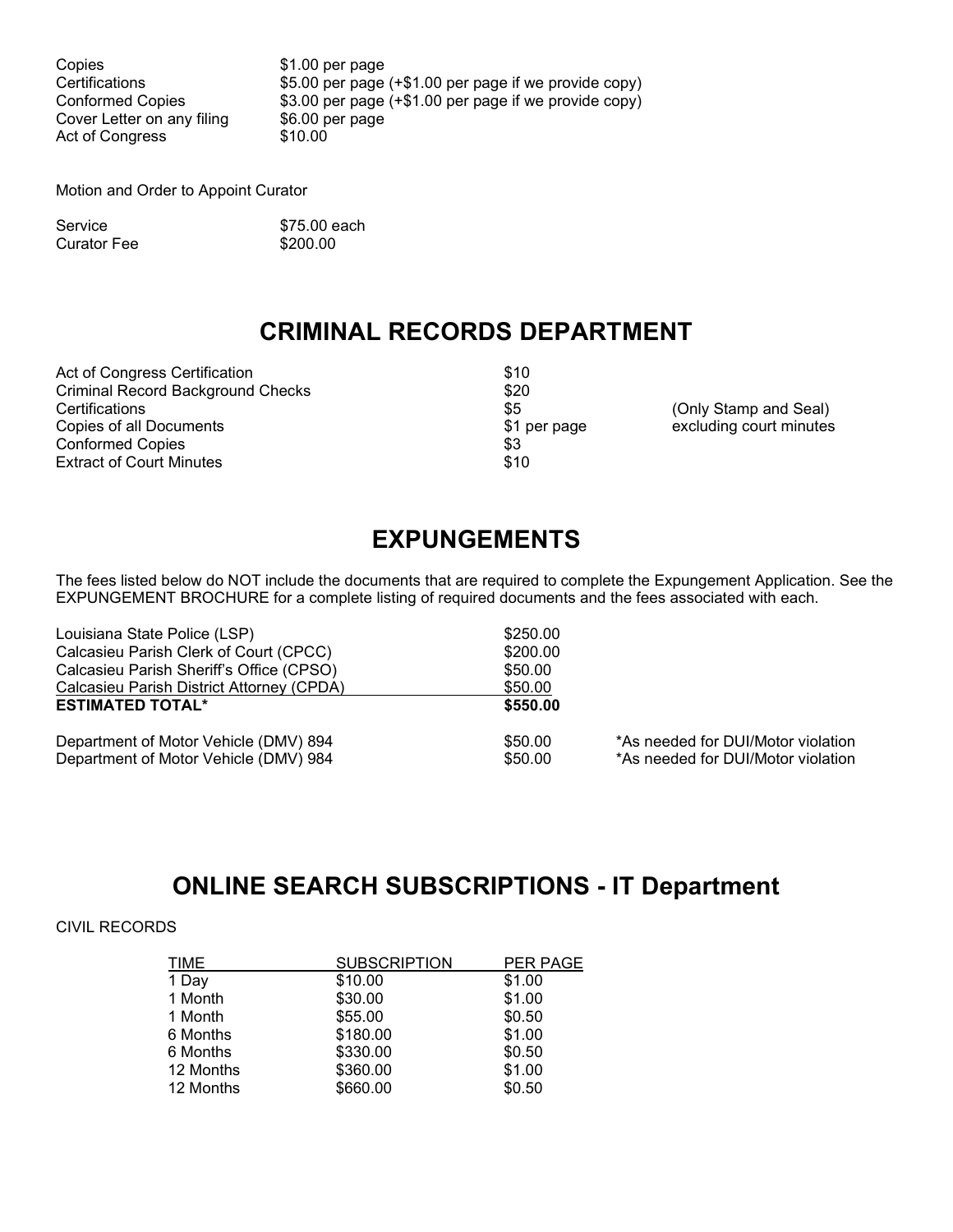#### CRIMINAL & LAND RECORDS

| <b>TIME</b> | <b>SUBSCRIPTION</b> | PER PAGE |
|-------------|---------------------|----------|
| 1 Day       | \$20.00             | \$1.00   |
| 1 Month     | \$45.00             | \$1.00   |
| 1 Month     | \$65.00             | \$0.50   |
| 6 Months    | \$270.00            | \$1.00   |
| 6 Months    | \$390.00            | \$0.50   |
| 12 Months   | \$540.00            | \$1.00   |
| 12 Months   | \$780.00            | \$0.50   |

Online accounts are purchased using credit cards through our website. Customers are reminded that documents are always available for viewing at no charge in our office, and in-office copies continue to have minimal cost.

The two services above are managed separately. Individuals wanting access all records would obtain one of each type of account.

## **MARRIAGE LICENSE – Recording Department**

Cash Only (No Bills larger than \$20) \$27.50

## **MORTGAGE CERTIFICATES**

| Mortgage Certificate (10 years)             | \$20.00 |
|---------------------------------------------|---------|
| Each Additional Name                        | \$10.00 |
| Each Additional Tract of Land               | \$20.00 |
| Each Additional Entry (after 10)            | \$1.00  |
| Lien Certificate (10 years)                 | \$20.00 |
| Each Additional Name                        | \$10.00 |
| Each Additional Entry (after 10)            | \$1.00  |
| Clear Lien                                  | \$20.00 |
| Each Additional Entry (after 10)            | \$1.00  |
| UCC Certificate Per Name From 1-1-2005      | \$30.00 |
| Additional Filings Over 10 Items (Per Item) | \$1.00  |
| Property Bond (Up to Two Names)             | \$50.00 |
| Each Additional Name                        | \$10.00 |
| Each Additional Tract of Land               | \$20.00 |

# **MORTGAGE, CONVEYANCE, & CANCELLATIONS**

Standard document recording fees for Cancellations/Partial Releases will apply:

| Single Cancellation                          | \$55                                                      |
|----------------------------------------------|-----------------------------------------------------------|
| Multiple Cancellations: Based on fees below: |                                                           |
| 01 to 05 pages:                              | \$105                                                     |
| 06 to 25 pages:                              | \$205                                                     |
| 26 to 50 pages:                              | \$305                                                     |
| 51 or more pages:                            | $$305$ for the first 50 pages $+$ \$5 per additional page |
|                                              |                                                           |

These fees include up to 10 names indexed, a certified copy, and the LCRAA Portal Fee.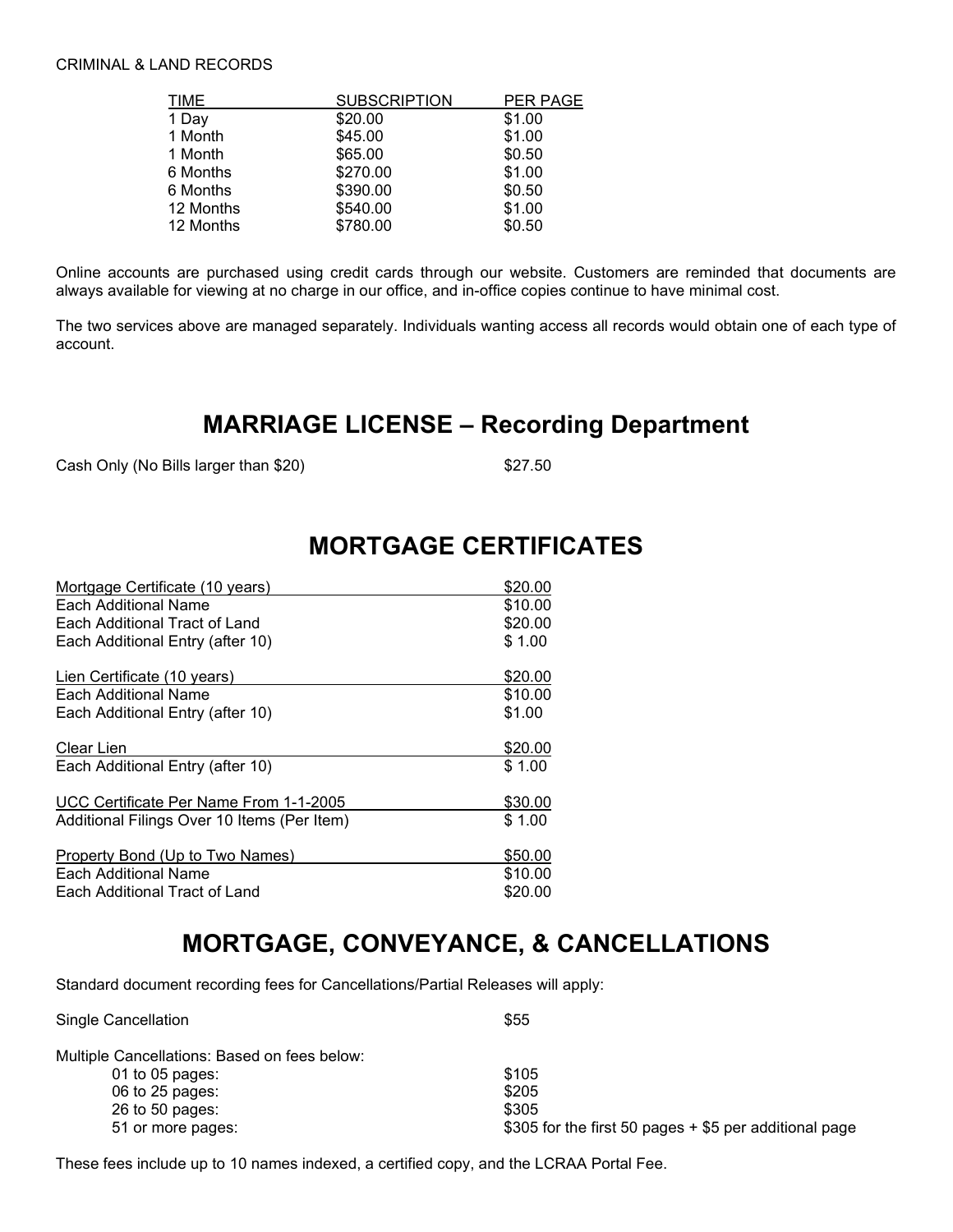# **RECORDING**

#### **\*Documents to be recorded in 1 index type (fees are assessed separately for each recording book):**

| 1 to 5 pages     | \$105                                              |
|------------------|----------------------------------------------------|
| 6 to 25 pages    | \$205                                              |
| 26 to 50 pages   | \$305                                              |
| 51 or more pages | $$305$ for the first 50 pages $+$ \$5 per add page |
|                  |                                                    |

#### **This includes up to 10 names indexed, a certified copy, and the LCRAA Portal Fee.**

| Index Fee after the 10th names<br>Paper size larger that 8 $\frac{1}{2}$ x 14<br>Debtor Fee/Non compliance Fee<br>(No SS# or Tax ID) | \$5 per name<br>\$20 per page                         |  |
|--------------------------------------------------------------------------------------------------------------------------------------|-------------------------------------------------------|--|
|                                                                                                                                      | \$25 per debtor (LA R.S. 13:841)                      |  |
| Cancellation/Partial Release (single cancellation)                                                                                   | \$55                                                  |  |
| <b>Cancellation/Partial Release</b> (multiple cancellations)                                                                         | Based on per page fee above                           |  |
| <b>Affidavit of Identity</b>                                                                                                         |                                                       |  |
| Judgment or lien prior to 7/1/12                                                                                                     | $$23 + ($6 for each add page + $3 for each add name)$ |  |
| Judgment or lien after 7/1/12                                                                                                        | \$0                                                   |  |
| <b>Maps/Plats oversize</b>                                                                                                           |                                                       |  |
| 1 page + oversize charge                                                                                                             | \$125                                                 |  |
| This includes up to 10 names indexed.                                                                                                | \$5 per name after 10th name                          |  |
| <b>Notice of Repossession</b>                                                                                                        | \$75                                                  |  |
| <b>Marriage License Certified Copy</b>                                                                                               | \$10                                                  |  |
| Copies                                                                                                                               | \$1                                                   |  |
| <b>Conformed Copy</b>                                                                                                                | $$5 + copy$ fee                                       |  |
| <b>Certified Copy</b>                                                                                                                | $$10 + copy$ fee                                      |  |
|                                                                                                                                      | <b>Actual Amount</b>                                  |  |
| Postage                                                                                                                              |                                                       |  |
| True Copy Fee                                                                                                                        | \$10                                                  |  |

\*A "document" is defined as those page presented together for filing or recording, inclusive of the act, together with exhibits, riders, or additional documents attached thereto, including but not limited to powers of attorney, property description exhibits, tax certificates and researches, mortgage certificates, and survey, R.S. 13:844(B)(1).

Every document filed for recordation shall be captioned as to type of act on the 1st page and shall have on the 1st page a margin of 2" at the top and 1" at the bottom and sides. The type size shall not be less that 8 point, R.S. 13:844(B)(2).

Documents to be recorded may be either  $8\frac{1}{2} \times 11$ " paper or  $8\frac{1}{2} \times 14$ " paper.

## **UCC FILING / RECORDING DEPARTMENT (Uniform Commercial Code)**

**UCC-1** (one debtor) Fees reflected below include a \$5 prepaid termination fee

| <b>Financing Statement</b>                                                  | \$30      |
|-----------------------------------------------------------------------------|-----------|
| <b>Financing Statement with Assignment</b>                                  | \$35      |
| Financing Statement relative to "as extracted collateral" or fixture filing | \$40      |
| <b>Financing Statement (Transmitting Utility)</b>                           | \$205     |
| Financing Statement (Transmitting Utility and fixture filing)               | \$215     |
| Financing Statement (Public Finance Transaction)                            | \$105     |
| Financing Statement (Public Finance Transaction and fixture filing)         | \$115     |
| Attachments                                                                 | $$2$ each |